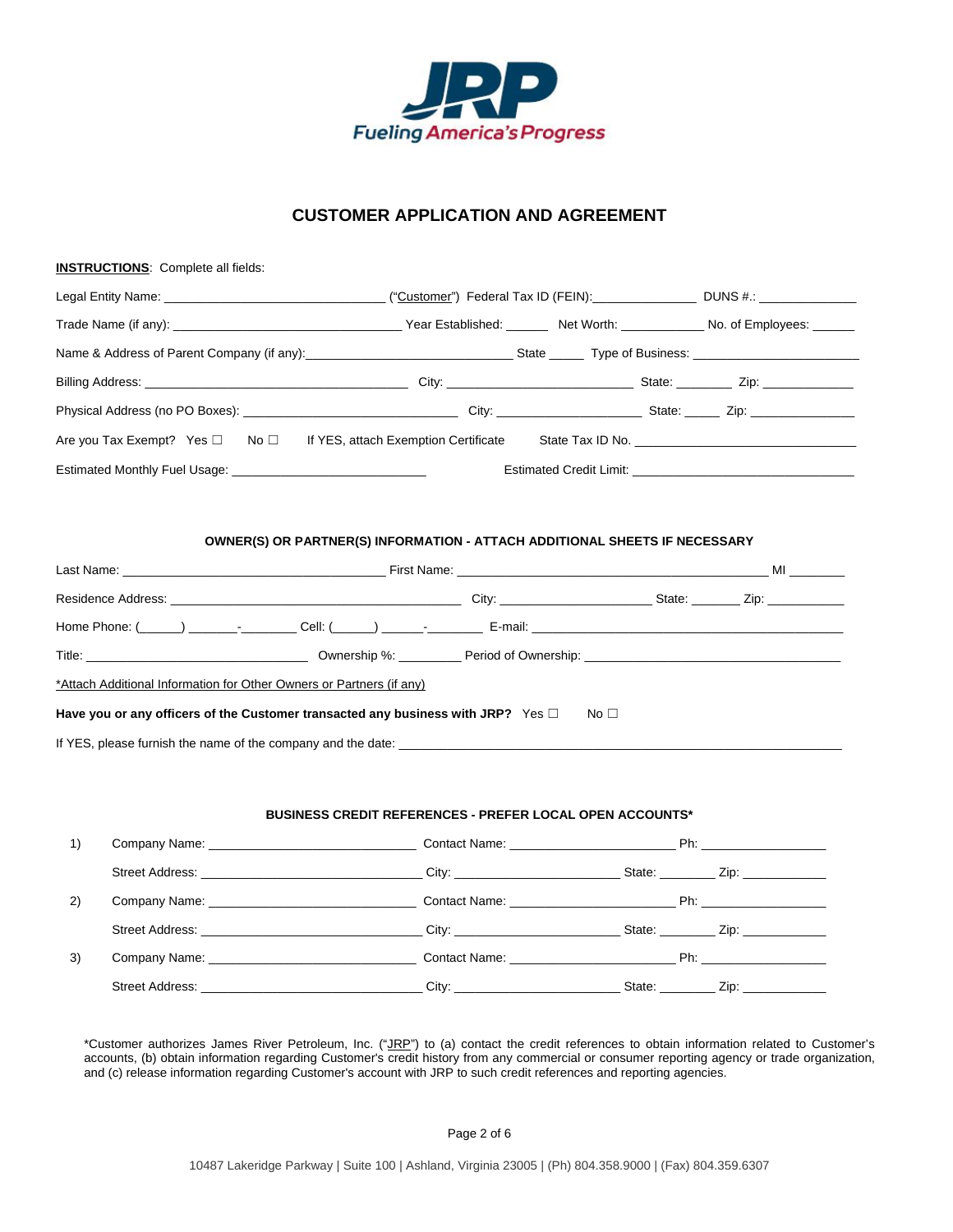

### **BANK ACCOUNT INFORMATION**

| Primary Accounting Client example and the set of the Countries of the Countries of the Countries of the Countries of the Countries of the Countries of the Countries of the Countries of the Countries of the Countries of the |  |
|--------------------------------------------------------------------------------------------------------------------------------------------------------------------------------------------------------------------------------|--|
|                                                                                                                                                                                                                                |  |
|                                                                                                                                                                                                                                |  |
|                                                                                                                                                                                                                                |  |
|                                                                                                                                                                                                                                |  |

## **CREDIT TERMS AND AGREEMENT**

The following payment terms shall apply for this Agreement:

- If JRP extends credit to Customer, then Customer agrees the payment terms will be Net 10 unless stated otherwise in writing.
- All payments are due at: 10487 Lakeridge Parkway, Suite 100, Ashland, Virginia 23005.
- Customer agrees to pay interest charges of 1.5% per month on all past due amounts (computed from the due date of each invoice), a handling or administrative charge for each returned payment, and any collection costs including reasonable attorney's fees.
- Customer grants to JRP a purchase money security interest in all products purchased or received and any proceeds therefrom. JRP is authorized to take any action to perfect its purchase money security interest in accordance with applicable law.
- Customer certifies that the information provided herein is true, correct and complete and that no relevant information has been omitted. Customer agrees to pay for all products and services ordered, and any applicable fees, upon extending any credit agrees to JRP's credit policies, and as such policies may change from time-to-time in JRP's sole discretion. Customer further agrees that the City or County where JRP's corporate office resides shall be the proper venue for any action brought pursuant to this Agreement.
- Pending the results of a credit check additional security may be required.
- Customer hereby agrees to these terms and conditions.
- The following Addenda is hereby incorporated into this Customer Application and Agreement (check applicable boxes): ☐EFT Authorization – Addendum
	- ☐Credit Check and Authorization Addendum

 $\Box$  Other (specify):

The Agreement shall become effective as of the Acceptance Date listed below.

**Customer Name**: \_\_\_\_\_\_\_\_\_\_\_\_\_\_\_\_\_\_\_\_\_\_\_\_\_\_\_\_\_\_\_\_\_\_\_\_\_\_\_\_\_\_\_\_\_\_\_\_\_\_\_\_ Signature: Print Name: **Example 20** and 20 and 20 and 20 and 20 and 20 and 20 and 20 and 20 and 20 and 20 and 20 and 20 and 20 and 20 and 20 and 20 and 20 and 20 and 20 and 20 and 20 and 20 and 20 and 20 and 20 and 20 and 20 and 20 a Title:  $\_\_$ Date: \_\_\_\_\_\_\_\_\_\_\_\_\_\_\_\_\_\_\_\_\_\_\_\_\_\_\_\_\_\_\_\_\_\_\_\_\_\_\_\_\_\_\_\_\_\_\_\_\_\_\_\_\_\_\_\_\_\_\_\_\_\_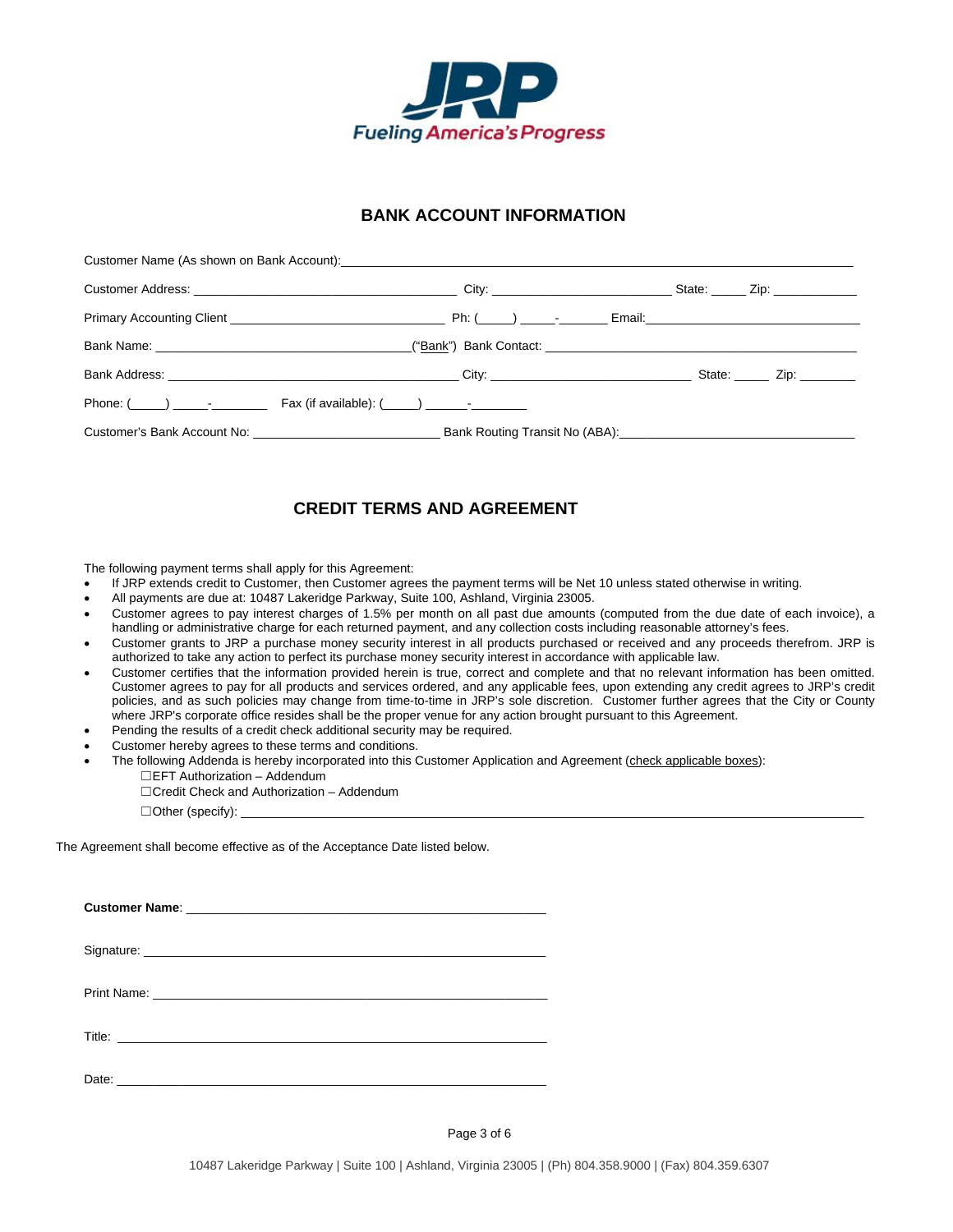

## **ELECTRONIC FUNDS TRANSFER (EFT) AUTHORIZATION ADDENDUM**

| Customer Name (As shown on Bank Account): New York Customer Service Customer Name (As shown on Bank Account): |  |
|---------------------------------------------------------------------------------------------------------------|--|
|                                                                                                               |  |
|                                                                                                               |  |
| Bank Name: <u>Cambridge Communication</u> ("Bank") Bank Contact:                                              |  |
|                                                                                                               |  |
|                                                                                                               |  |
|                                                                                                               |  |

## **ELECTRONIC FUNDS TRANSFER (EFT) AUTHORIZATION**

(authorized individual's name) authorize the above-referenced Bank to release information regarding my account to James River Petroleum, Inc. ("JRP").

#### **EFT TERMS AND CONDITIONS**

The Customer listed above hereby authorizes JRP (and its affiliates) to originate debit and credit entries to the Customer's account with the Bank listed above and the Bank to accept and to debit and/or credit the amount of such entries to the Customer's account. All debit and credit entries as well as electronic funds transfers will be initiated by and payable to JRP through their current banking institution.

Cancellation of this authority shall occur thirty (30) days after JRP and the Bank shall have received written notification, via certified mail, from the Customer to terminate such authorization granted herein.

Funds will be drafted on the date due. If the date due falls on a Saturday or Sunday, the account will be drafted on the previous Friday. If the date due falls on a banking holiday, the account will be drafted the business day before the holiday.

The Customer understands that drafts or transfer requests will only be honored if sufficient funds are available in Customer's pre-designated checking account. The Customer agrees that in the event funds are not available, the account may revert to cash-on-delivery status and an insufficient funds charge will be charged to the Customer.

The Customer agrees that if any debit or credit entry initiated by JRP is incorrect, Customer shall immediately notify JRP of the same and JRP will promptly research and rectify any incorrect charges and make any necessary refunds or additional debits or credits to reflect the proper amount due. The Customer agrees that JRP's sole liability shall be to correct the charge and refund any amount due and shall have no liability to Customer for any other damages, which may result from any errors with drafting funds.

The Customer understand and agrees that this EFT Agreement will become effective as soon as necessary banking network pre-authorizations are verified and operational.

#### **EFT Authorization – Customer**:

| Name:<br><u> 1980 - Jan Barbara, manazarta da </u>                    |
|-----------------------------------------------------------------------|
| Title:<br>the control of the control of the control of the control of |
| Date:                                                                 |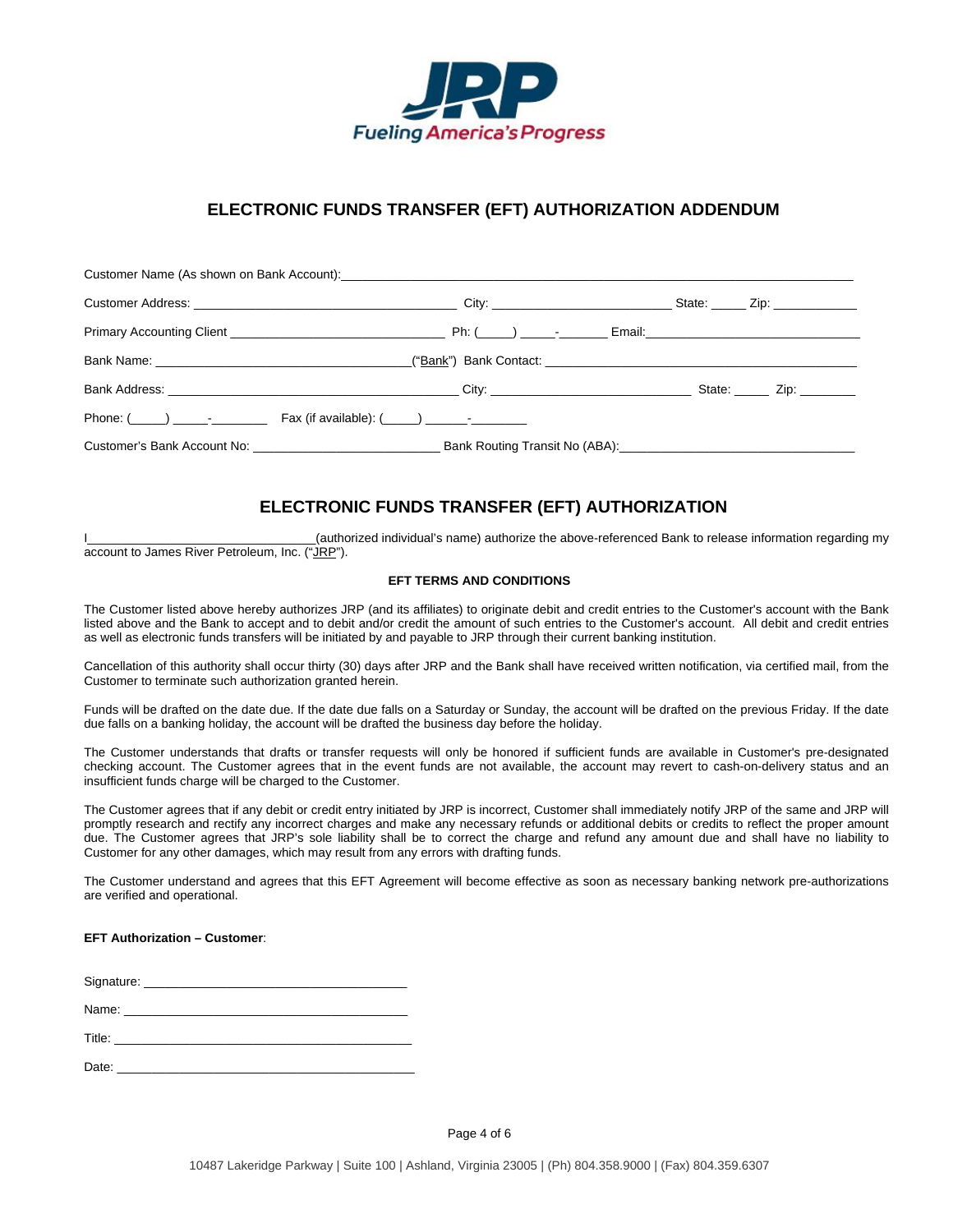

## **CREDIT CHECK DISCLOSURE, AUTHORIZATION AND RELEASE**

By signing this Credit Check Disclosure, Authorization and Release form (the "Form"), you are authorizing James River Petroleum, Inc. (defined herein as "JRP") to request and obtain your credit reports from a consumer reporting agency ("Reports"). JRP will use Reports solely for establishing and maintaining a credit relationship and for purposes related thereto ("Purposes"). The scope of this Form is all-encompassing and allows JRP to obtain from any outside organization any manner of Reports now and throughout the course of our credit relationship. Types of information obtained and/or verified may include: credit reports (past and present mortgage loans, credit lines, present and high balances, delinquencies and overall payment history, and any other credit extensions), Social Security Number verification, personal and business reference checks, licensing and certification checks, etc. If you are denied credit because of information in a Report, JRP will furnish you with a summary of your rights under the Fair Credit Reporting Act.

By my signature below, I acknowledge that I have read and understand this Form. I consent to the release of Reports to JRP in conjunction with my application and during our credit relationship. I hereby release and hold the vendor and JRP, its affiliated companies, and their officers, directors, and employees harmless from all liability with respect to the Reports, investigations, verifications, and/or any use of information relevant to Purposes. I also understand that information from my application or otherwise disclosed by me, whether before, during, or after establishing a credit relationship, if any, may be used for the Purposes. This Form, in original, faxed, photocopied, or electronic format, will be valid for any reports that may be requested by JRP hereunder. I understand that providing false information, omitting any material information or in other communications for my request shall be sufficient grounds to reject the application and/or terminate any credit relationship whenever discovered. I will reimburse JRP for the cost of any Reports and I authorize JRP to apply such charges to my account with JRP.

| <b>First Name</b>                                                                                                                                                                                                                    | <b>Middle</b> |                 | <b>Last Name</b>                     | <b>Suffix</b> | Maiden Name (if applicable)                                                                                                                                                                                    |  |  |
|--------------------------------------------------------------------------------------------------------------------------------------------------------------------------------------------------------------------------------------|---------------|-----------------|--------------------------------------|---------------|----------------------------------------------------------------------------------------------------------------------------------------------------------------------------------------------------------------|--|--|
| Social security number (required)                                                                                                                                                                                                    |               |                 | Driver license # / state of issuance |               | <b>Aliases</b>                                                                                                                                                                                                 |  |  |
| Date of birth (for ID purposes only)                                                                                                                                                                                                 |               | Daytime Phone # |                                      |               | <b>Email Address</b>                                                                                                                                                                                           |  |  |
| <b>Present Physical Address (no PO Boxes)</b>                                                                                                                                                                                        |               |                 |                                      |               |                                                                                                                                                                                                                |  |  |
| City/State/Zip<br>street address, city, state, zip code, and country, dates of residence for each address.                                                                                                                           |               |                 |                                      |               | Date at Present Address: From (Month/Year) to (Month/Year)<br>Previous Addresses: If you resided at the Present Address for less than 1 year, then provide address information for the past 2 years, including |  |  |
|                                                                                                                                                                                                                                      |               |                 |                                      |               |                                                                                                                                                                                                                |  |  |
|                                                                                                                                                                                                                                      |               |                 |                                      |               |                                                                                                                                                                                                                |  |  |
|                                                                                                                                                                                                                                      |               |                 |                                      |               |                                                                                                                                                                                                                |  |  |
| Date: <u>Date: Sales and Sales and Sales and Sales and Sales and Sales and Sales and Sales and Sales and Sales and Sales and Sales and Sales and Sales and Sales and Sales and Sales and Sales and Sales and Sales and Sales and</u> |               |                 |                                      |               |                                                                                                                                                                                                                |  |  |